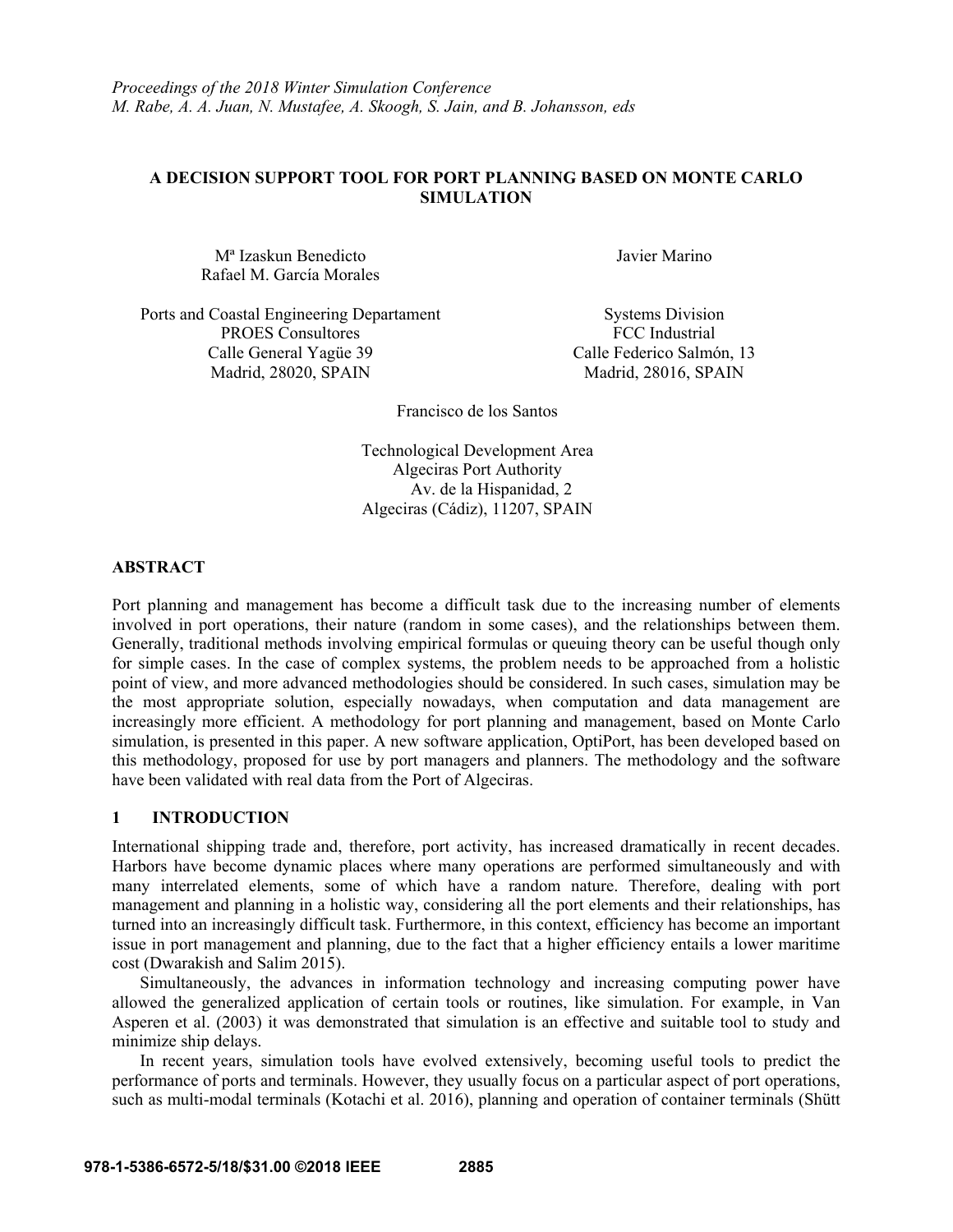2011), berth allocation planning (Arango et al. 2011), navigation channel dimensions (Puertos del Estado, 2000), grounding risk (Quy et al. 2008), land-side traffic planning at ports, and congestion (Li et al. 2016), etc.

In this paper, a probabilistic and holistic methodology based on simulations of harbor operations is presented. For a given port management strategy, the methodology uses simulation techniques to obtain realizations of the time series that characterize random variables including climate and ship related variables. Accounting for these variables, the methodology reproduces port operations and establishes a series of indicators that measure the performance of potential alternative strategies with regard to operationality, waiting times, occupancy, and use of harbor services.

 The software application OptiPort, developed by Proes Consultores and FCC Industrial with the collaboration of the Algeciras Port Authority, includes the developed methodology, so that it can be used as a decision support tool by port managers and planners. OptiPort allows port managers and planners for predicting the performance of a port under different traffic assumptions, establishing alternatives to solve capacity problems or to improve the provision of port services, such as creating new berthing areas, increasing port services resources, or changing operations procedures (navigation rules, priorities, etc.). The software also compares different strategies or alternatives, which can be ranked taking into account uncertain multiple criteria according to the Stochastic Multicriteria Decision Method SMAA-2 (Lahdelma and Salminen, 2001).

The paper is set out as follows: Section 2 presents the developed methodology, Section 3 charts the implementation process for the methodology, Section 4 presents the case study used to validate the software as well as the results of the validation process, and finally, Section 5 offers some potential applications of the methodology and the software.

### **2 DESCRIPTION OF THE METHODOLOGY**

A holistic methodology to evaluate port performance using a simulation model that accounts for the uncertainty of the random variables involved in the process has been developed. The basis of the methodology has been developed in Benedicto et al. (2013), Garcia Morales et al. (2015) and CIT-460000-2009-021 (2011).

The methodology is based on probabilistic methods and Monte Carlo simulation, and it facilitates obtaining the statistical characterization of the port performance under various circumstances at the port (future extensions, future traffic growth, alternative models of port services provision, etc.). The methodology to evaluate the port performance considers that the port operates as a system. Basically, the port system is forced by a set of agents (ships wanting to use the system, and climate conditioning the system operation), whose actions through a defined period of time (a year) provide the system's response. The system response can be measured by a set of key performance indicators (KPIs), such as waiting times or occupancy rates. The port system is outlined in Figure 1.

The aim of this methodology is to reproduce how the system works and responds to a predefined scenario. For that, the following steps are needed. As a first step, the port system and the variables that characterize the forcing agents are defined. Second, the values corresponding to deterministic variables are read and values corresponding to the random variables are generated. Third, the model reproduces port operations within the port system. Finally, the model analyses the results and gives a set of variables that measure the port performance. However, due to the random nature of some of the elements (climate agents and maritime traffic), one reproduction of the operations (iteration) during one year does not give a representative result of the real operations at the port.

In order to have a real picture of the port operations, more than one iteration needs to be carried out. Port operations along the year need to be reproduced a large number of times (*N*), so that during each iteration, a new set of random variables is generated and a new realization of results is obtained. At the end of the simulation (*N* iterations), a sample of results is recorded and a statistical analysis is carried out to obtain the probabilistic characterization of the port performance.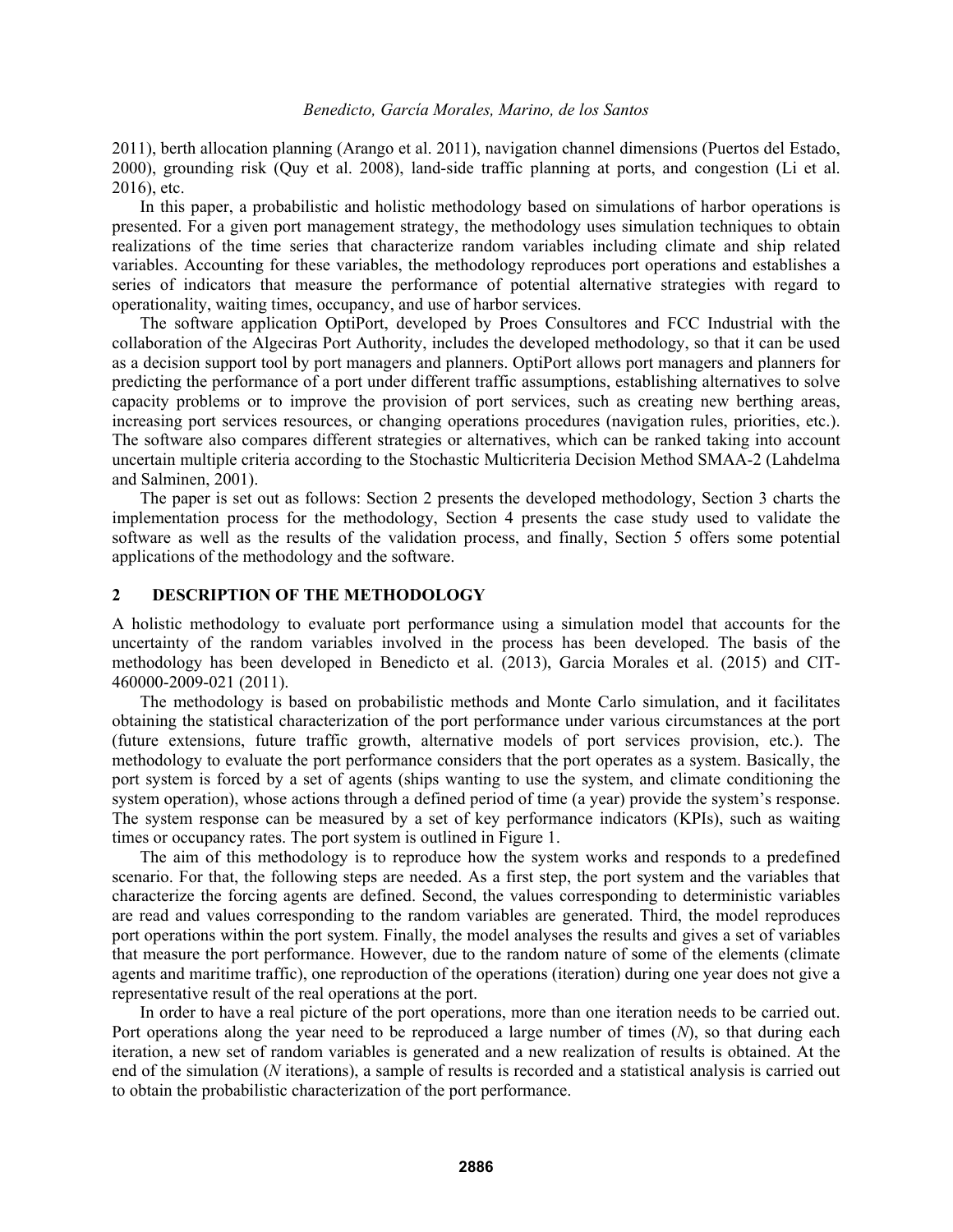

Figure 2 depicts a general diagram of the methodology.



Figure 2: Overview diagram of the methodology.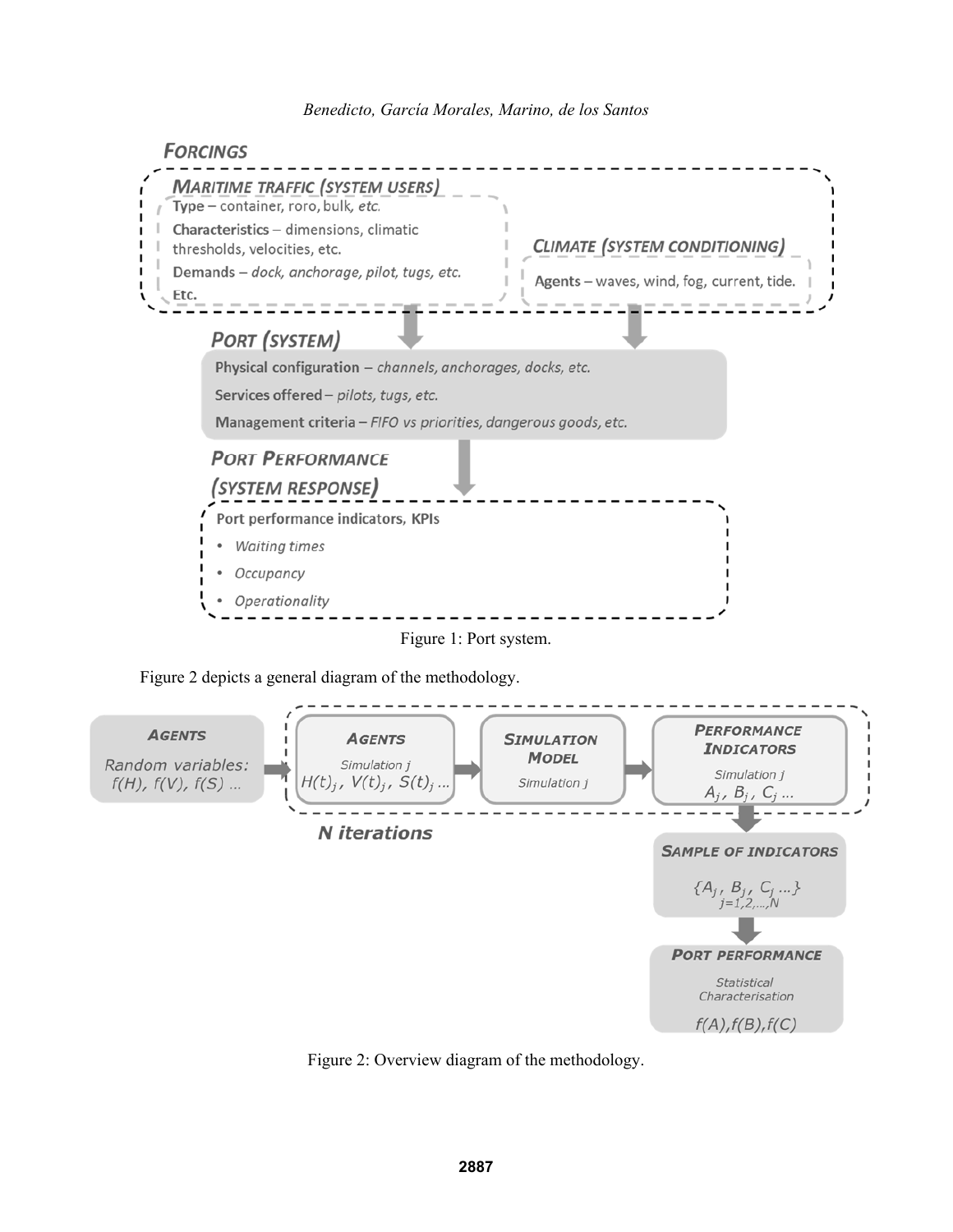## **2.1 Random Generation of Model Inputs**

## **2.1.1 Climate Agents**

Climate agents, such as waves, wind, currents, tide, or fog, determine port performance. Operations are subject to safety procedures related to the intensity of agents such as waves or wind. For example, container handling is not allowed when the wind speed exceeds certain thresholds. Therefore, characterizing the climate agents along the year is essential to reproduce port operations.

In order to obtain a series of the climate agents at the port location, the methodology proposed by Solari and Losada (2011) and Solari and Losada (2012) is adopted and implemented in the software. This methodology considers an autoregressive model that uses non-stationary mixture distributions for climate variables. From climate data (wind and wave information) at a point outside the port, the model analyses and generates random series that have the same characteristics as the real data.

For fog simulation, a specific probabilistic model that takes into account monthly probability of fog events, their intensity, duration of the event, and event starting time has been developed. The model uses Bernoulli distributions to generate the type of visibility for each day (low, medium, or good) according to probabilities inferred from analyzed data. For low and medium visibilities, the starting time of the fog event is randomly generated. Finally, the duration of the event is assigned in a deterministic manner.

### **2.1.2 Maritime Traffic**

Ship traffic is simulated assuming different distribution functions for their random variables (arrivals at port, ship sizes, etc.). The inference of these distributions can be made through traffic forecasts and data analysis, as well as theoretical distribution functions (Kuo et al. 2006). For example, for some type of traffic, ship arrivals can be assumed to follow a Poisson process, and the time between two consecutive ship arrivals can be modelled with an exponential distribution. However, this is not always the case, and gamma or Erlang distributions may be more appropriate to reproduce ship arrivals. The methodology allows for selecting the distribution in order to reproduce ship arrivals in the best way. It also takes into account that ship arrivals are made on a regular timely schedule. Vessel service times, more specifically the time in which a ship stays berthed, can be modelled with continuous distributions (normal, lognormal, gamma, etc.). Bernoulli distributions are used for other random variables, such as vessel dimensions.

## **2.2 Harbor Operations Simulation**

A discrete-event simulation model has been developed to reproduce port operations. The model considers the maritime operations from the entrance of the port to the maritime-land interface (land operations and goods handling are not considered). The simulation process can be summarized as follows:

- 1. A time axis is established, with an accuracy of one second, and the year as the time interval to be analyzed.
- 2. As the year progresses, ships make demands (e.g., when a ship arrives at the port and needs to operate at a certain quay or when a ship finishes its operations at a certain berth and desires to leave).
- 3. The process involves analyzing if ships' demands can be satisfied as they arise.
- 4. To achieve this, each time a demand arises (i) all information related to the ship and its demand is reviewed: ship characteristics, the specific demand, the port services needed to satisfy that demand (pilot, tugs, etc.), climate thresholds that determine the ship operation and the port management criteria, and rules that can influence the operation; (ii) a flowchart verification process begins. Step by step, availability of what is needed to satisfy the specific demand of the ship is checked: destination (berth, anchorage, etc.), navigation channels and port services, as well as values of climate variables and port management criteria and rules; (iii) if results obtained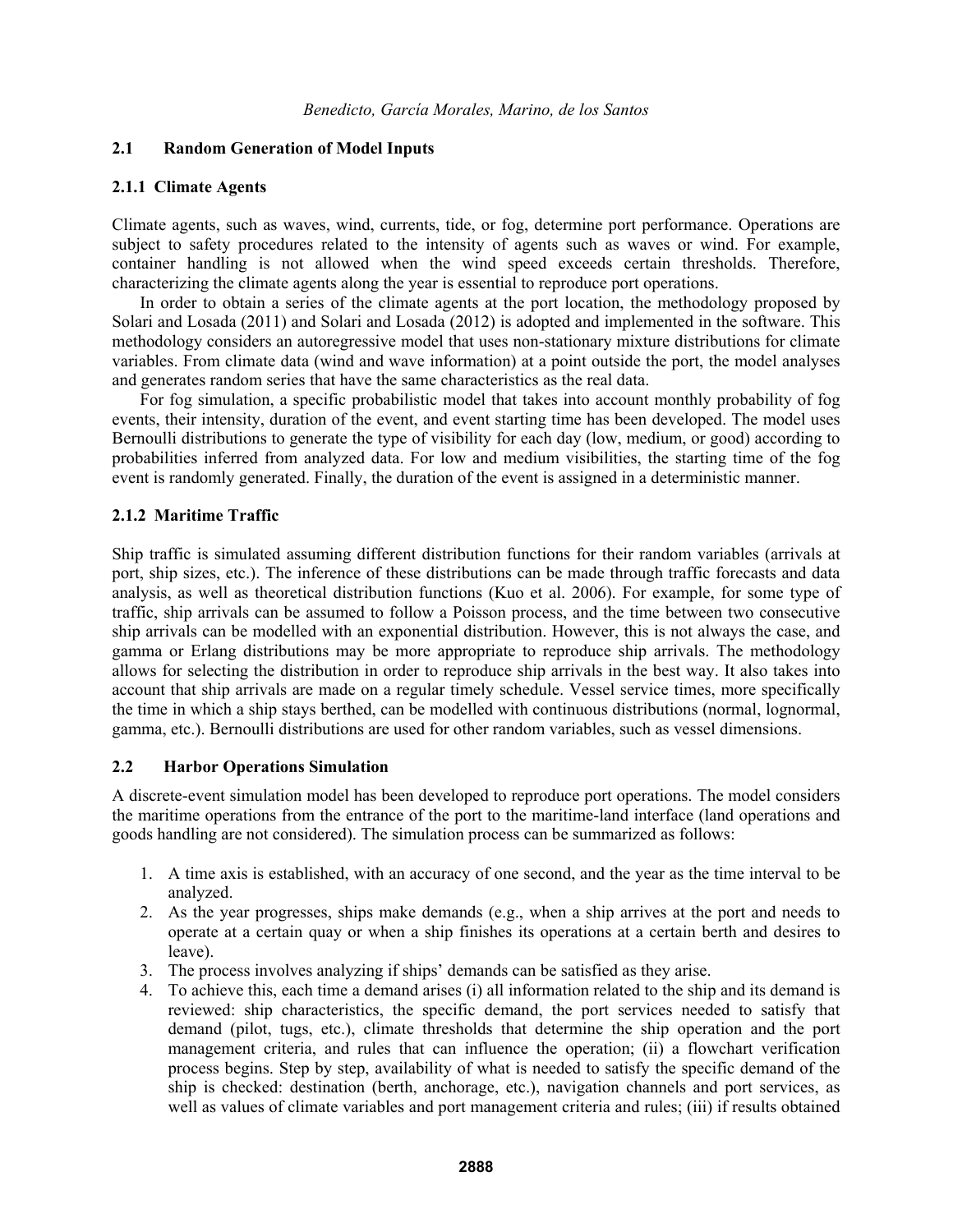are positive, all the resources needed are reserved for the ship and the demand is satisfied. If any of the steps cannot be carried out, the ship will have to wait; and (iv) either way, all the information is stored accordingly.

- 5. One by one, the demands that take place throughout the year are analyzed, and all information related to occupancy of port destinations and services, delays and operationality is recorded (operationality represents the percentage of times in which a demanded resource is provided without any delay).
- 6. At the end of the year, the information recorded is processed to obtain a set of indicators that describe the performance of the port in that iteration (one year of port operations) (e.g. mean waiting time due to different reasons, occupancy rate of berths or occupancy rates of port services).

# **2.3 Decision Making – Multicriteria Decision Method**

Besides the evaluation of various port performances, an additional step has been included in the methodology in order to assist the decision making process (choosing which alternative is best). This step consists of a traditional multicriteria method using deterministic values of the criteria and weightings that are combined to evaluate each alternative. However, in this case, the following aspects require consideration:

First, the values of the criteria are not deterministic but uncertain. As discussed in previous paragraphs, the software gives a statistical characterization of the port performance through distribution functions of a set of indicators. Second, the preferences of the decision makers about the criteria are unknown.

In order to address these two aspects, a SMAA-2 method (Lahdelma and Salminen 2001) has been incorporated within the multicriteria decision making methodology. This analysis ranks alternatives and calculates the relative importance of each criterion in the decision-making process.

# **3 OPTIPORT: IMPLEMENTING THE METHODOLOGY IN A SOFTWARE TOOL**

So far, a methodology to evaluate the performance of a port using simulation models that take into account the uncertainty associated with inherent random variables (climate agents, traffic characteristics) has been presented. In order to improve functionality as a usable tool for the planning and management of a harbor, it has been developed into the software OptiPort. This software, developed by Proes Consultores and FCC Industrial with the collaboration of the Algeciras Port Authority, is a reliable, robust, agile, and user friendly software tool that can be used as a decision support tool for the planning and management of a harbor and its resources. The software comprises several modules for: (i) defining the study scenario/port; (ii) reproducing port operations; (iii) analyzing the results; and (iv) comparing different alternatives or scenarios. The modules are described in the following sections.

# **3.1 Scenario Definition Module: Case Study**

To define a case study or scenario, the following elements need to be considered: port configuration, climate data, ship traffic, port services, and management and operational criteria.

# **3.1.1 Port Configuration**

The configuration of the port (docks, anchorages, channels, etc.) is defined by the user on a GIS-based map of the port area. This module also allows for defining the properties of each element (i.e., depth, capacity, etc.).

Figure 3 shows a screenshot of the configuration of the port of Algeciras defined within the software.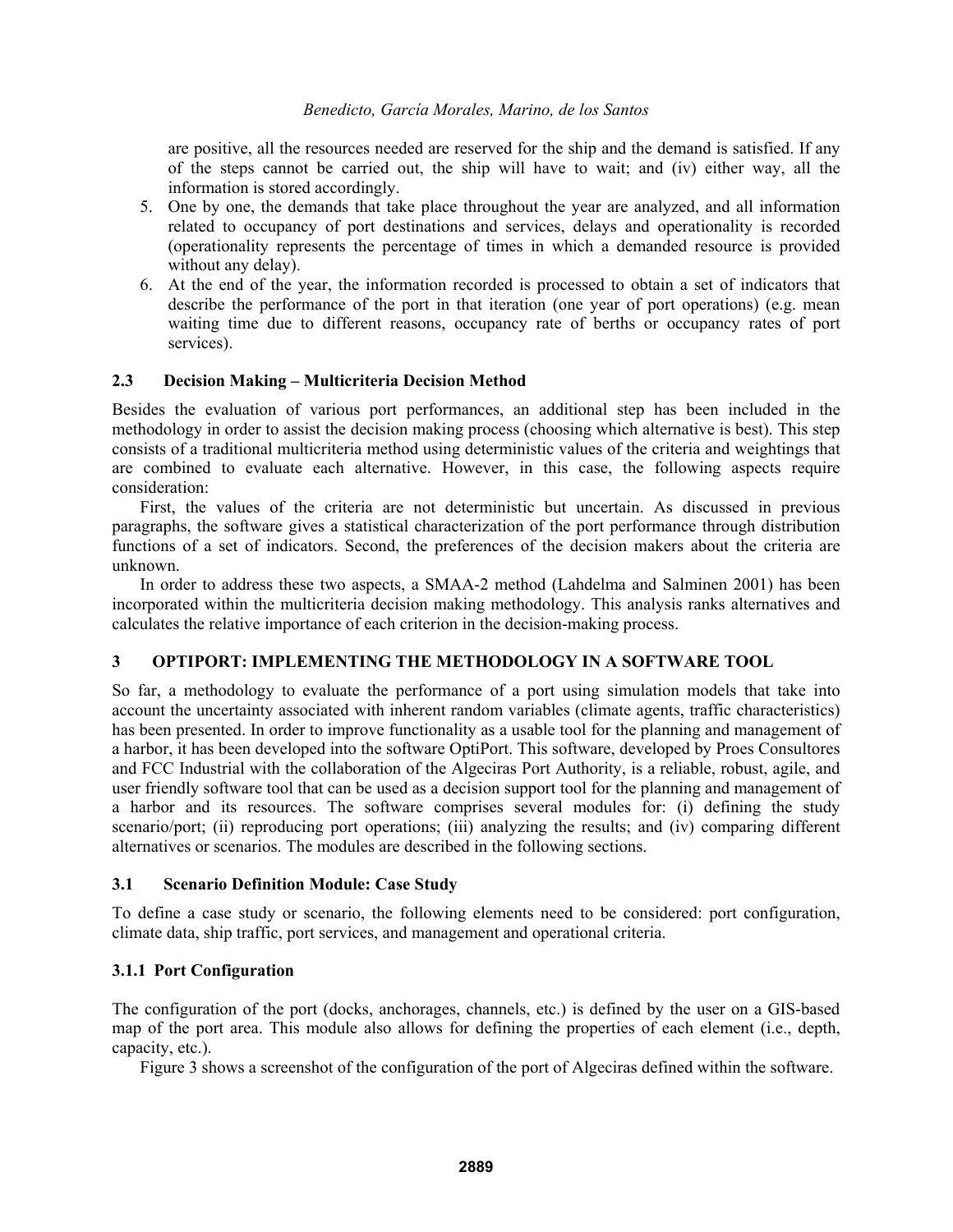

*Benedicto, García Morales, Marino, de los Santos* 

Figure 3: Screenshot of harbor configuration module.

# **3.1.2 Climate Data**

Port operations are subject to the influence of climate agents. The climate agents considered in the software are waves, wind, current, fog, and sea level. The user provides the information that is necessary to generate random series of the agents in different points of the harbor, which include wind and wave historical data, wave propagation coefficients, and tidal harmonic constituents.

# **3.1.3 Ship Traffic**

The ship traffic module enables the user to define all the variables related to ships that arrive at the port and how they behave during their operations. This module has three parts.

- *Ship routes*, in which the paths that ships follow between two points in the port are defined.
- *Ship velocities*, defined through a set of reference points in which the entrance and exit velocity is set.
- *Fleets*. A fleet is defined as a group of ships of a certain type (container, tanker, etc.), that share some characteristics or patterns. In this module, the user can define as many fleets as the port under study has. A fleet can be characterized by its arrival patterns, its dimensions, the climate thresholds for certain operations, destinations, schedules, and harbor services demand or service times. Random variables are defined in a probabilistic way, so that they can be randomly generated for the simulation.

# **3.1.4 Port Services**

The harbor services considered in the software are pilot assistance, tug assistance, and mooring/unmooring. In this module, the variables needed to define how these services are provided by the port are input. Some of those variables are the following:

- Areas of provision, depending on the destination or the place where the resources are based.
- Seasonal variations of the number of available resources.
- Working shift times and number of available resources per shift.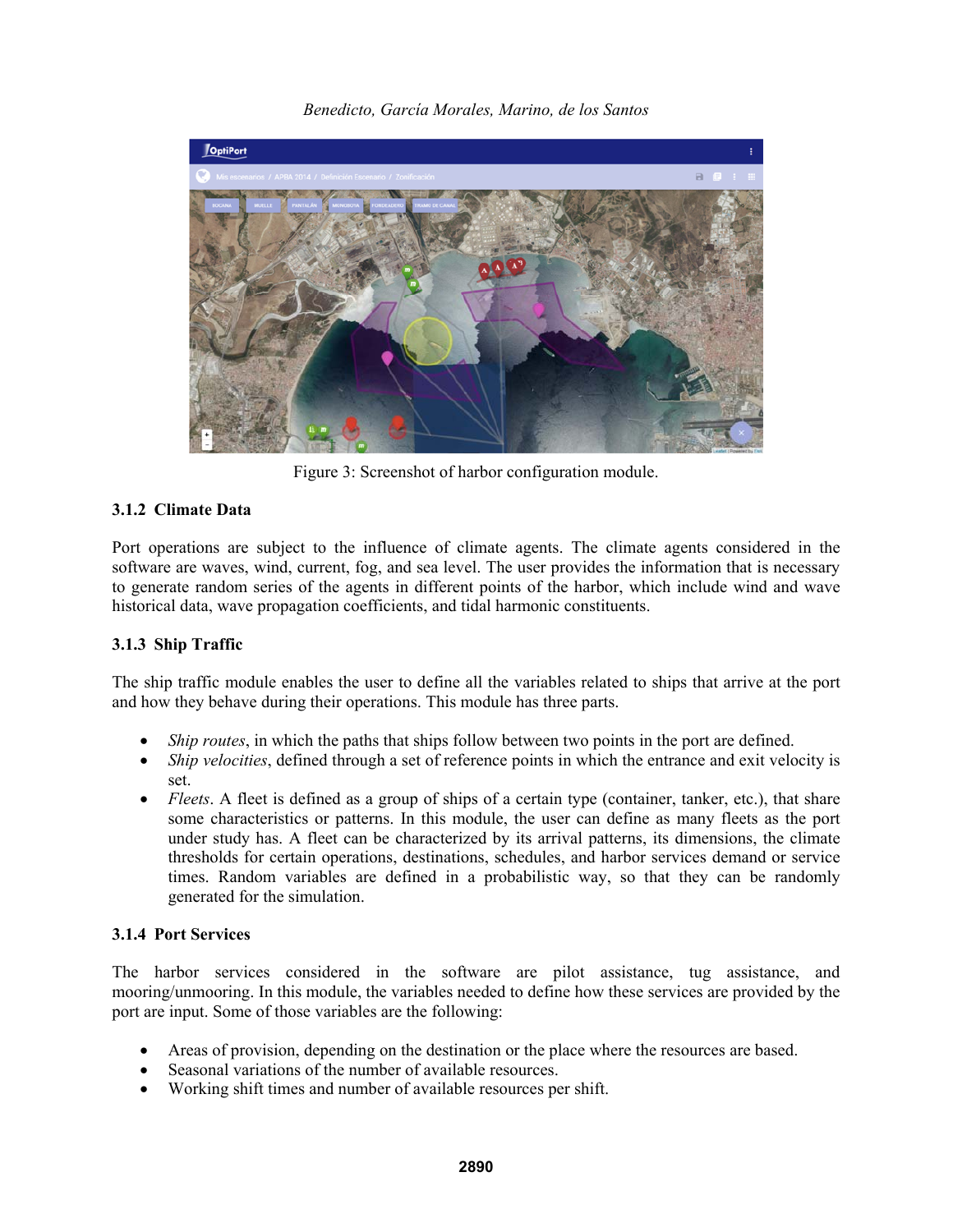# **3.1.5 Management and Operational Criteria**

The software includes general operational criteria, such as the "First-in First-out" method to allocate port spaces and resources, and a safety clearance between two consecutive ships navigating along the same navigation channel. Besides, the software allows for defining exceptions to general criteria or for creating new ones, such as:

- Giving priority to some type of ships, like large containerships.
- Allowing ships for passing other ships when they have different speed.
- Creating special procedures for fog events.
- Creating zones in which ships cannot navigate simultaneously because, for example, they carry dangerous goods.
- Closing the port when the climate conditions exceed certain thresholds.

# **3.2 Simulation Module: Reproducing Port Operations**

Once the scenario is completely and correctly defined, the software simulates the scenario according to the information introduced in the previous module. For each iteration, the software (i) generates the information for the simulation: series for the climate agents, ship arrivals, etc; (ii) simulates port operations for every ship and registers the information related to ship movements; and (iii) aggregates the registered information in order to obtain indicators that measure the port performance for that iteration.

The number of iterations is chosen by the user. There should be enough iterations to correctly characterize the performance of the port. Once the simulation has been completed, the software uses the results obtained in all the iterations to statistically characterize the performance of the scenario through distribution functions or mean values of the indicators of the port performance.

# **3.3 Results Module: Assessing Port Performance**

The results module presents the results obtained in the simulations in a user-friendly way. This module shows different categories of results, like mean values, distribution functions or values per iteration of the indicators. The indicators that are computed and shown are:

- Operationality, defined as the percentage of times in which a ship demanded a space at any dock or berth or a resource of any port service and the call was attended without waiting times.
- Occupancy rate of port destinations, either mean values or time distributions.
- Occupancy rate of port services and other indicators related to the use of those services, like the number of resources working simultaneously. As in the case of destinations, the module provides mean values and time distributions.
- Waiting times caused by climate, unavailability of docks, or unavailability of port services.

The results can be observed and classified according to destinations, ship groups, or cause of waiting, among many other criteria. The amount of different variables and values that are obtained with the simulations and the flexibility and usability of the module that shows the results make this software a powerful tool to analyze and assess the behavior of a certain port configuration.

# **3.4 Optimization Module: Comparing Different Alternatives**

The software includes a module to compare the results of different alternatives (scenarios) that have been previously simulated. This is undertaken using a multi-criteria decision method that takes into account the random nature of the port performance indicators. In this module, the user selects the alternatives to be compared and the indicators to be used as criteria in the decision making process. Among other results,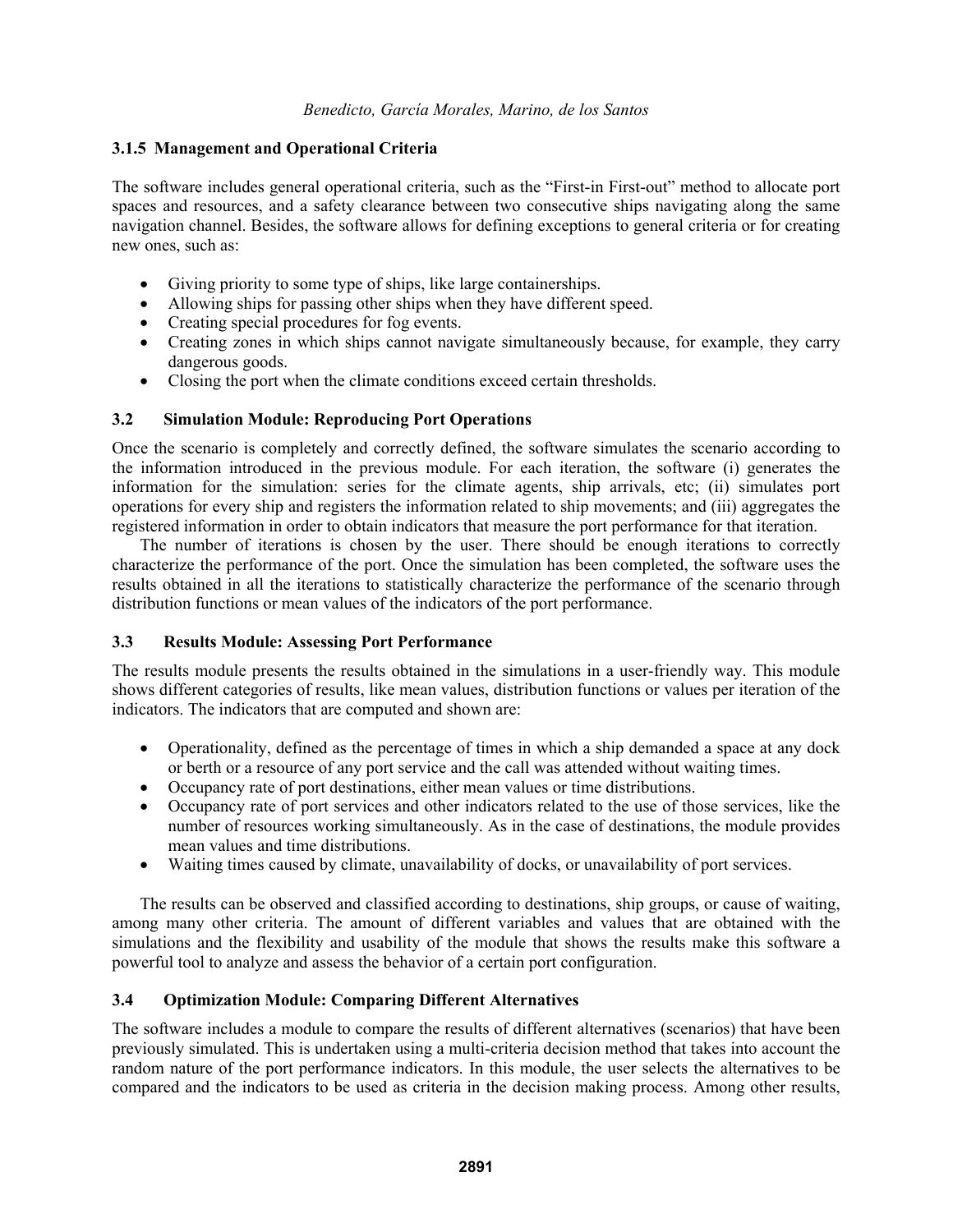the optimization module ranks the selected scenarios and shows the probability of each of them to be the best (optimal) alternative of the analysis.

## **3.5 Technical Characteristics of the Software**

The software is made up of two parts: a Web application for the user interface and a desktop application to compute and simulate. Within the Web application, the user introduces the information to define the scenarios. This application also allows the user for launching the simulations and multicriteria analysis. This part has two modules.

The first module is the front-end module, related to the visual aspect of the user interface. It has been developed using HTML5+CSS3+Javascript technologies. The second module is the back-end module, related to business and data layers. It has been developed using Java technology.

The desktop application includes the modules and engines to simulate, aggregate results, apply multicriteria analysis and auxiliary computations. All modules have been coded using the C++ language.

# **4 VALIDATION CASE**

## **4.1 The Port of Algeciras: Pilot Port of the Software**

The software has been validated with a real case study at the Port of Algeciras, which was also the pilot port for the software development. The Port of Algeciras is located in the south of Spain, next to the strait of Gibraltar. With this strategic location, at the entrance of the Mediterranean Sea and in the way of many of the main interoceanic shipping routes, the port is an important logistic hub in maritime shipping. The port is the busiest Spanish port and the fourth in Europe, with more than 100 millions of tons handled in 2016 and 2017.

The Port of Algeciras is suitable to validate the methodology and the software because of some of its characteristics:

- The Port of Algeciras handles different kinds of cargo, such as container, solid and liquid bulk, roro traffic, or passenger traffic.
- There are different types of berthing elements, like docks, docks with roro ramps, jetties, singlebuoys, and anchorages.
- The port receives a high number of ship calls every year (about twenty two thousand in 2014.

# **4.2 Modelling the Pilot Port**

To model the port, information for every module has been collected. The information has been provided by the Algeciras Port Authority, and it includes, for example, the following:

- Inventory of elements (docks, berths, anchorages, etc.) and their characteristics, like length, depth or largest vessel dimensions allowed.
- Historic climate data, like wave and wind registers.
- Navigation routes and procedures.
- Traffic information: ship arrivals, ship dimensions, service times at berths, port services demand, AIS data, etc.
- Provision of port services: shifts, number of resources, provision areas, etc.
- Other rules, like ship priorities or safety procedures for dangerous cargo.

This information has been analyzed and processed to obtain the needed models and inputs for the definition module of the software. This is an important step for the software validation, since obtaining accurate results will depend on the quality of input information and on how the defined models reproduce that information.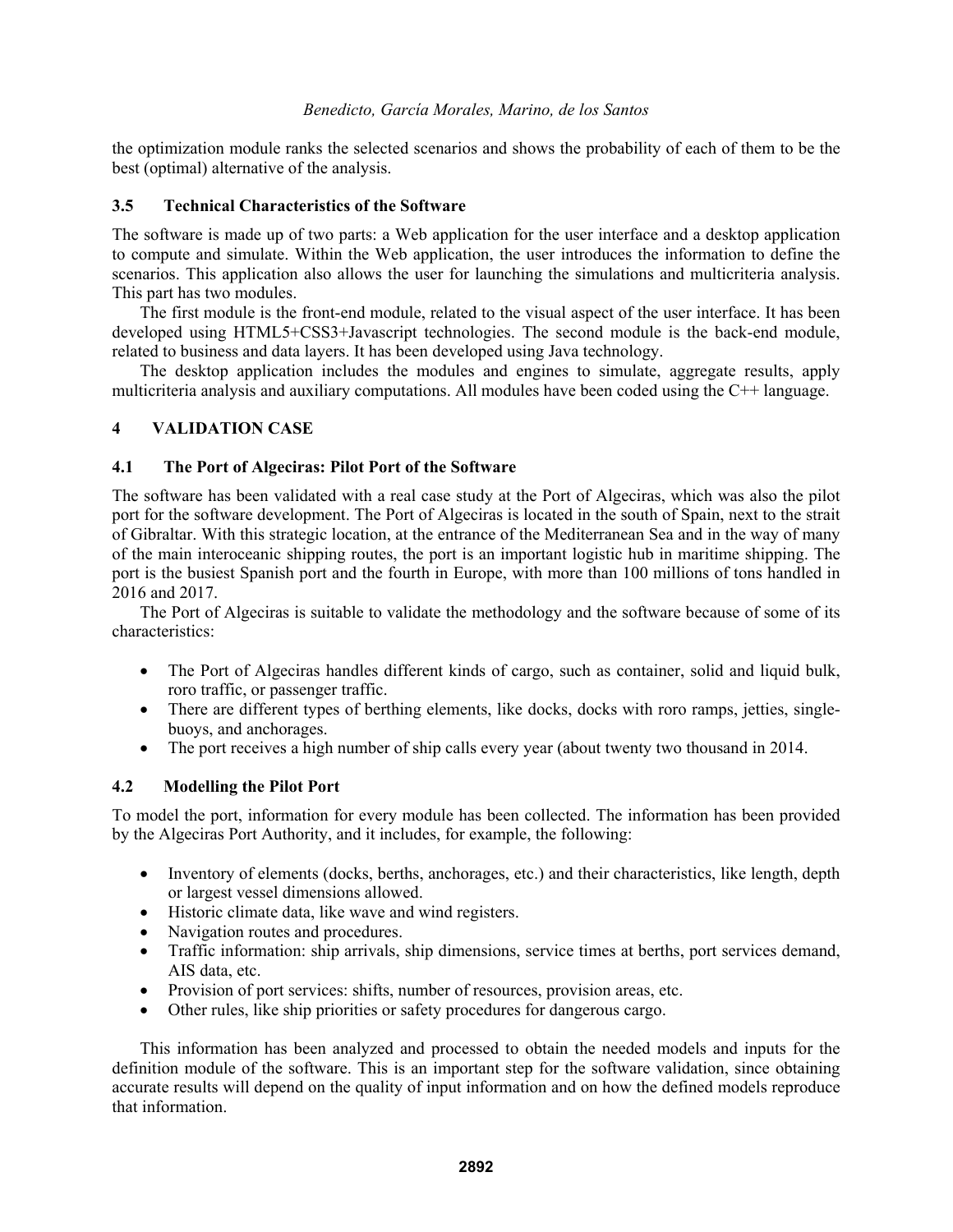Furthermore, the information provided by the port has been analyzed to obtain the real performance of the port through a set of indicators that measure occupancy rates of port elements and services. The main indicators obtained have been (i) occupancy rates of docks, berths and anchorages; (ii) occupancy rate of tug boats; and (iii) utilization of tug boats indicators, like the number of tug boats working simultaneously. These indicators have been used to compare the real values with the results obtained from the simulations.

#### **4.3 Results**

Once the definition of the scenario that models the Port of Algeciras is finished, the performance of the port is simulated. As previously outlined, the optimal number of iterations depends on the variability and randomness of the data and defined models. In the validation case, it was observed that, after 20 iterations, steady mean values for most variables were obtained.

The simulated values obtained from the software and the real calculated values were compared to validate the models and the methodology. In the following paragraphs, the comparison of those indicators is discussed.

Real and simulated occupancy rates are compared. This rate depends on many variables, such as the schedule of the ship at the port, the expected time to be spent by the ship at docks or berths, or the ship dimensions. The average occupancy rate of each terminal has been calculated. Table 1 shows the difference between real and simulated values (unfortunately, real occupancy values cannot be shown because of their confidentiality).

It can be seen that the simulated results were close to the real ones in most cases. The lowest observed difference is 0.03% (CLH) and the highest observed difference is 5.6% (Acerinox). In general, the simulated values are similar to real values. The highest differences correspond to fleets that need more information than available to model them correctly (such as shipping lines or ship operations).

| <b>Terminal/Area</b> | Type of traffic | Difference between real and<br>simulated occupancy rates (%) |
|----------------------|-----------------|--------------------------------------------------------------|
| <b>APM</b> Terminal  | Container       | $-1.1$                                                       |
| Hanjin Terminal      | Container       | 2.6                                                          |
| Cepsa                | Oil products    | 0.7                                                          |
| Single-buoy          | Oil.            | 1.2                                                          |
| Acerinox             | Solid bulk      | 5.6                                                          |
| Endesa Descarga      | Solid bulk      | 1.6                                                          |
| Vopak                | Oil products    | $-0.4$                                                       |
| Galera               | Ro-Pax          | $-0.1$                                                       |
| Ro-Ro ramps          | Ro-Ro           | $-0.2$                                                       |
| CLH                  | Oil Products    | 0.03                                                         |
| Anchorage areas      |                 | $-2.2$                                                       |

Table 1: Terminals average occupancy rate - difference between real and simulated values.

Figure 4 shows the distribution of the occupancy at a certain dock, namely, the percentage of time in which the dock has a certain percentage of occupancy. It can be seen how the simulated values reproduce in an accurate way the trend of the curve related to real values.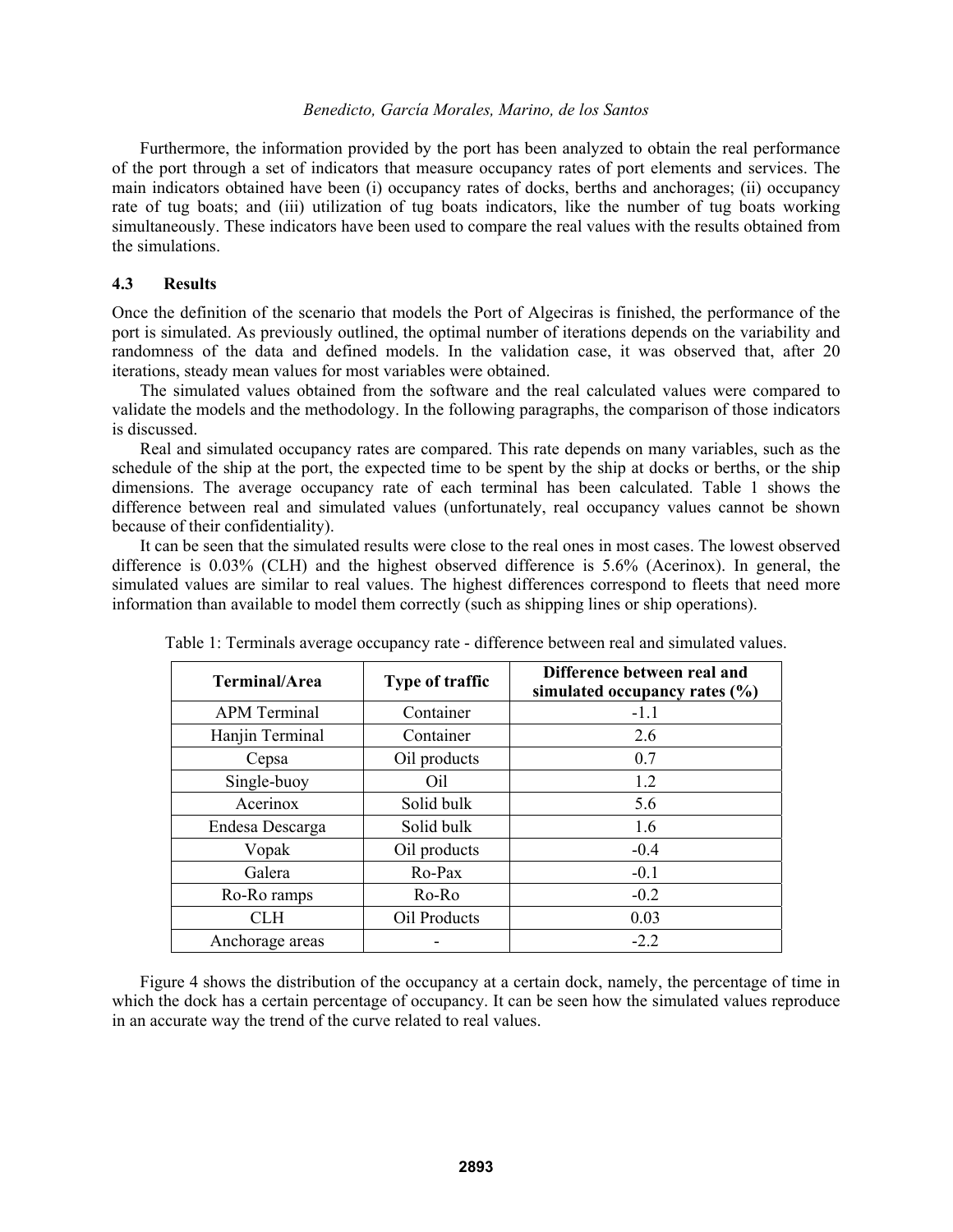



Figure 4: Time distribution of the occupancy rate.

Regarding harbor services, the information available about the provision of the towing service allows for the calculation of many indicators about the performance of this port service. For example, the occupancy rate of the tugs and the distribution of time in which a certain number of tugs are working simultaneously were obtained based on the data.

The difference between the real and simulated occupancy rate of the towing service is about 1%. The difference between the real and simulated time distributions of simultaneous working tugboats fluctuates between 0.0% and 2.9%. These results show that the software reproduces accurately the use and occupancy of tug boats at the Port of Algeciras.

In conclusion, it has been proven that the software reproduces precisely the port performance when the available information is sufficient to characterize the port variables. This shows that it is a useful software to be applied to decision-making processes in port management and planning. In the next section, examples of some of those applications are described.

## **5 APPLICATIONS**

The software OptiPort is a tool to be used by port managers as a decision support tool in decision making processes related to the management and planning of the port and its resources. In this section, a set of planning and management situations or problems in which OptiPort can be applied is described. Some of these planning and management problems can be addressed with traditional tools or methodologies. Even in those cases, this methodology gives the decision makers additional information and a different approach, which makes the decision making process more transparent.

The evaluation of the port performance facilitated by OptiPort can be used in a wide range of applications. The first and most straight forward is to make a diagnosis of the operational performance of the port and its resources. Regarding the port services (pilot assistance, tug assistance, and mooring/unmooring), OptiPort can detect if there are excessive delays due to the unavailability of port services resources, by analyzing the causes of the waiting times. The occupancy rate and utilization indicators are also good indicators of the operational performance of the port services. It is possible to detect if the occupancy rate is over a reasonable value or if there are underused resources.

The influence of climate agents on the performance of the harbor can also be measured by OptiPort, analyzing the waiting times caused by the climate variables (wave, wind, and currents) and by the operational procedures related to visibility. It is not possible to change the climate agents, but the knowledge of this influence allows for adopting mitigation measures based on their effectiveness, such as modifying operational procedures or thresholds related to climate agents, as well as to plan a new facility taking climate influence in port operations into account.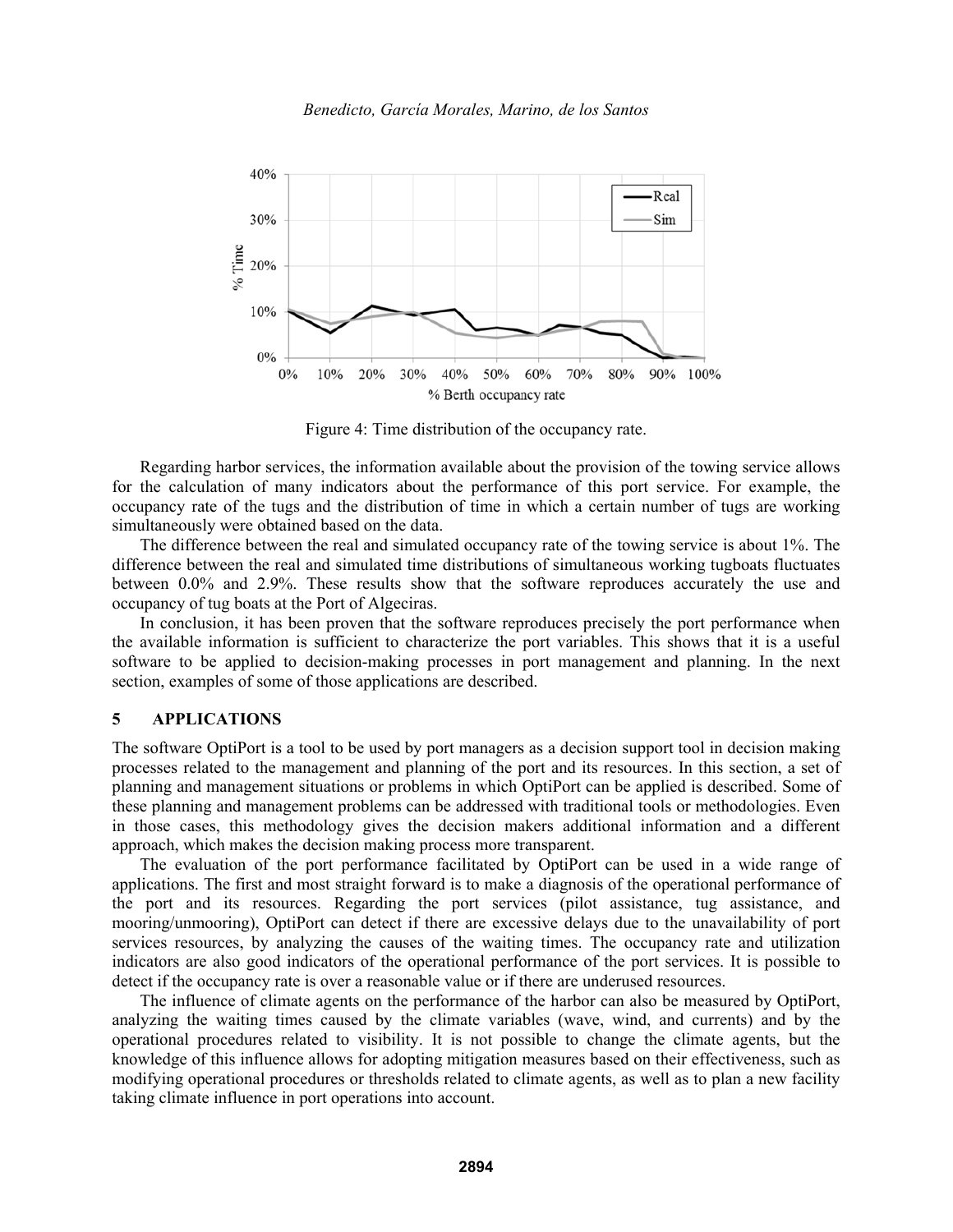The utilization of berthing or flotation areas is also obtained with OptiPort. Indicators, like occupancy rate and number of simultaneous ships at docks, give important information about how overused or underused berths and docks are. This information and the delays caused by the unavailability of destinations can be used to detect bottlenecks and ways to improve the management of the port.

Once issues in the port have been identified, port managers can use OptiPort to evaluate different management strategies to improve the performance of the port. The strategies can be long-term ones or short-term. The first ones need appropriate traffic forecast, not only the number of expected ship calls in a certain year in the future, but also the characteristics of the those ships, for example, ship dimensions.

If inefficient performance is detected related to port services provision, OptiPort enables port managers to evaluate the efficiency of an increase of the number of resources (medium to long-term, depending on the service) or other short-term solutions, such as modifying the location of the base of the port resources or the areas in which the services start or are provided.

Related to port infrastructures (docks, berths, anchorage areas, etc.), OptiPort can be used to detect how traffic evolution will affect the occupancy rates and waiting times, and to evaluate future port extensions.

As well as port services and port infrastructures, OptiPort facilitates evaluation of changes in port operations procedures (due to management criteria, safety measures, etc.) and how they affect the port performance. For example, prioritizing certain traffics (large containerships) will improve the performance of those ships, and the program will inform on this. However, it will also provide information on what services might be inhibited by this decision, providing a comprehensive range of consequences and, thus, optimizing the decision making process.

All of the above uses as well as many other further applications make OptiPort a useful tool for a harbor Master Plan development.

## **6 CONCLUSIONS**

This paper presents a methodology that can be used by port managers as a decision-making support tool for the management and planning of the port and its resources. The methodology considers the harbor operations in a holistic way and it is based on probabilistic and simulation techniques. The methodology has been included in the software OptiPort. The software is reliable, robust, agile, and user-friendly, to be used by port managers and planners. The software has been developed in Spain by the companies Proes Consultores and FCC Industrial, and the Port of Algeciras as pilot port.

For a given port management strategy, the methodology uses simulation techniques to obtain realizations of the time series that characterize climate and ship-related variables. With these variables, it reproduces port operations and obtains a series of indicators that measure the performance of the port regarding operationality, waiting times, occupancy, and use of harbor services. The port performance is characterized from a statistical point of view. The tool also implements a multicriteria decision method that considers the uncertainty of the results, compares different port strategies and ranks them according to their performance.

### **REFERENCES**

- Arango, C., P. Cortés, J. Muñuzuri, and L. Onieva. 2011. "Berth Allocation Planning in Seville Inland Port by Simulation and Optimization". *Advanced Engineering Informatics* 25(3):452-461.
- Benedicto, M.I., A. Baquerizo, F. Santos, I. Sanchidrián, and M. Losada. 2013. "Software de optimización de la operatividad portuaria mediante técnicas de simulación". *XII Jornadas Españolas de Ingeniería de Costas y Puertos*.
- CIT-460000-2009-021. 2011. *Final Project Report. Optimizing Harbor Operations Through Simulations Techniques*, 2009-2012. Spain.
- Dwarakish, G.S., and A.M. Salim. 2015. "Review on the Role of Ports in the Development of a Nation". *Aquatic Procedia* 4(1): 295-301.